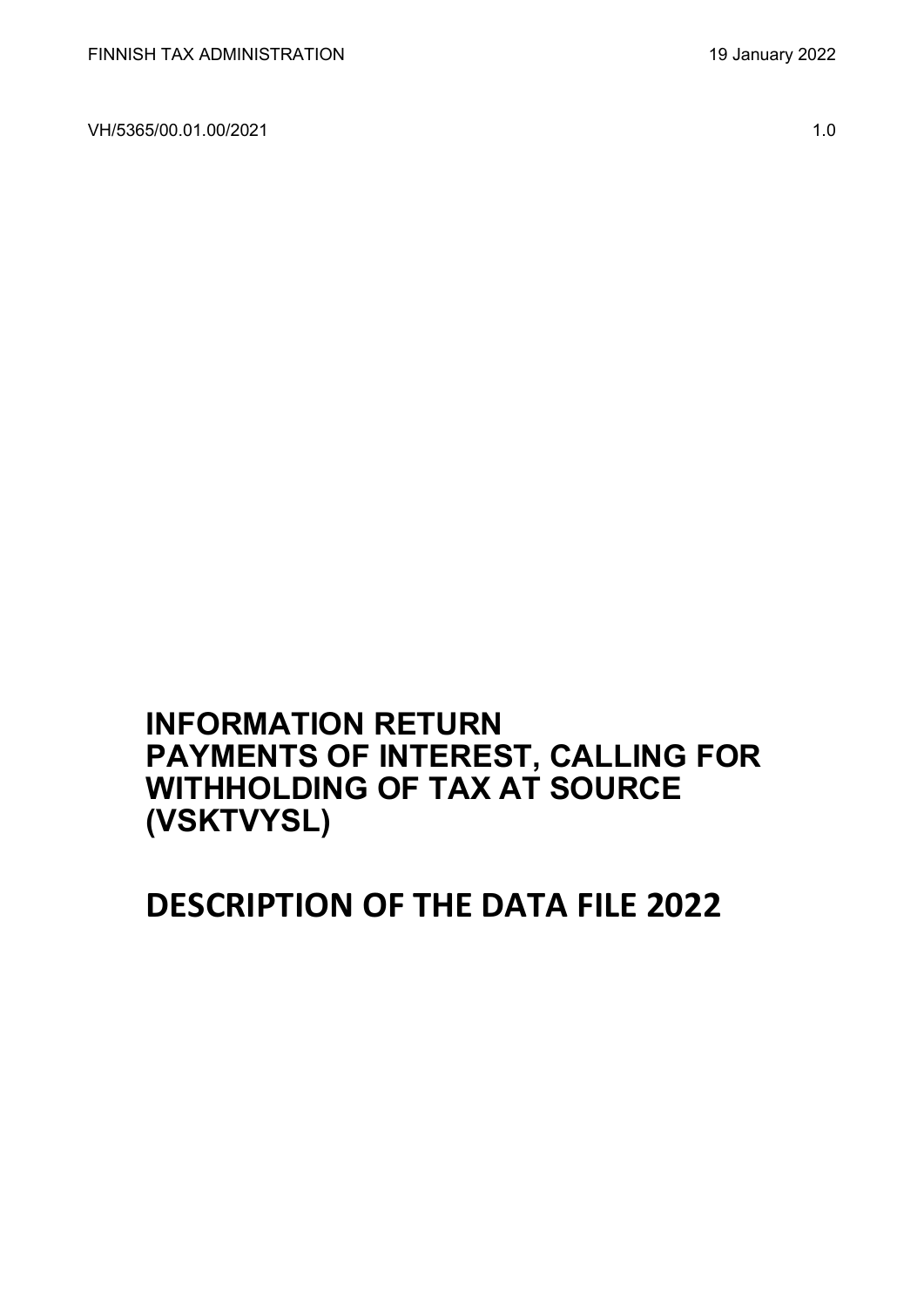#### **Table of contents**

| 1.             | <b>INTRODUCTION</b>                                               | $\overline{2}$          |
|----------------|-------------------------------------------------------------------|-------------------------|
| $2^{\circ}$    | <b>DESCRIPTION OF THE INFORMATION FLOW AND SUBMITTAL OF FILES</b> | $\overline{2}$          |
| 3              | <b>MAKING CORRECTIONS</b>                                         | $\mathbf{3}$            |
| 4              | <b>PERIOD OF VALIDITY</b>                                         | 3                       |
| 5.             | <b>COMBINED INFORMATION FLOWS</b>                                 | 3                       |
| 6              | <b>CHANGES ON THE PREVIOUS YEAR</b>                               | 3                       |
| $\overline{7}$ | <b>LIST OF THE DATA CONTENT</b>                                   | $\overline{\mathbf{4}}$ |
| 8              | <b>AUTOMATED CHECK PROCESSES</b>                                  | 5                       |
| 9              | <b>MESSAGES</b>                                                   | 6                       |
| 10.            | <b>EXAMPLE</b>                                                    | 6                       |

#### **Version history**

| <b>Date</b> | <b>Version</b> | <b>Description</b>                              |
|-------------|----------------|-------------------------------------------------|
| 19.1.2022   |                | First release concerning the 2022 taxable year. |

#### <span id="page-1-0"></span>**1 INTRODUCTION**

This guidance explains the structure of the required inbound file and the check procedures that follow. For more information, see [General description for](https://www.vero.fi/globalassets/tietoa-verohallinnosta/ohjelmistokehittajille/finnish-tax-administration_electronic-filing-of-information-returns-general-description.pdf)  [electronic filing of information returns \(pdf\)](https://www.vero.fi/globalassets/tietoa-verohallinnosta/ohjelmistokehittajille/finnish-tax-administration_electronic-filing-of-information-returns-general-description.pdf) (*tax.fi > About us > IT developers > Data format specifications > General description for electronic filing of information returns*).

#### <span id="page-1-1"></span>**2 DESCRIPTION OF THE INFORMATION FLOW AND SUBMITTAL OF FILES**

The information-reporting requirement concerns the institutions that pay out interest on commercial and savings bank deposits, on bonds and debentures, on deposits in employees' banks (personnel service offices) and on the balances remaining on payment accounts in payment institutions.

If you have paid interest to nonresident beneficiaries you must use another information return format (either VSRKOERI or the paper Form 7809).

To read more about annual information returns, go to [Forms](https://www.vero.fi/en/About-us/contact-us/forms/) (*tax.fi > About us > Contact us > Forms > Annual information).*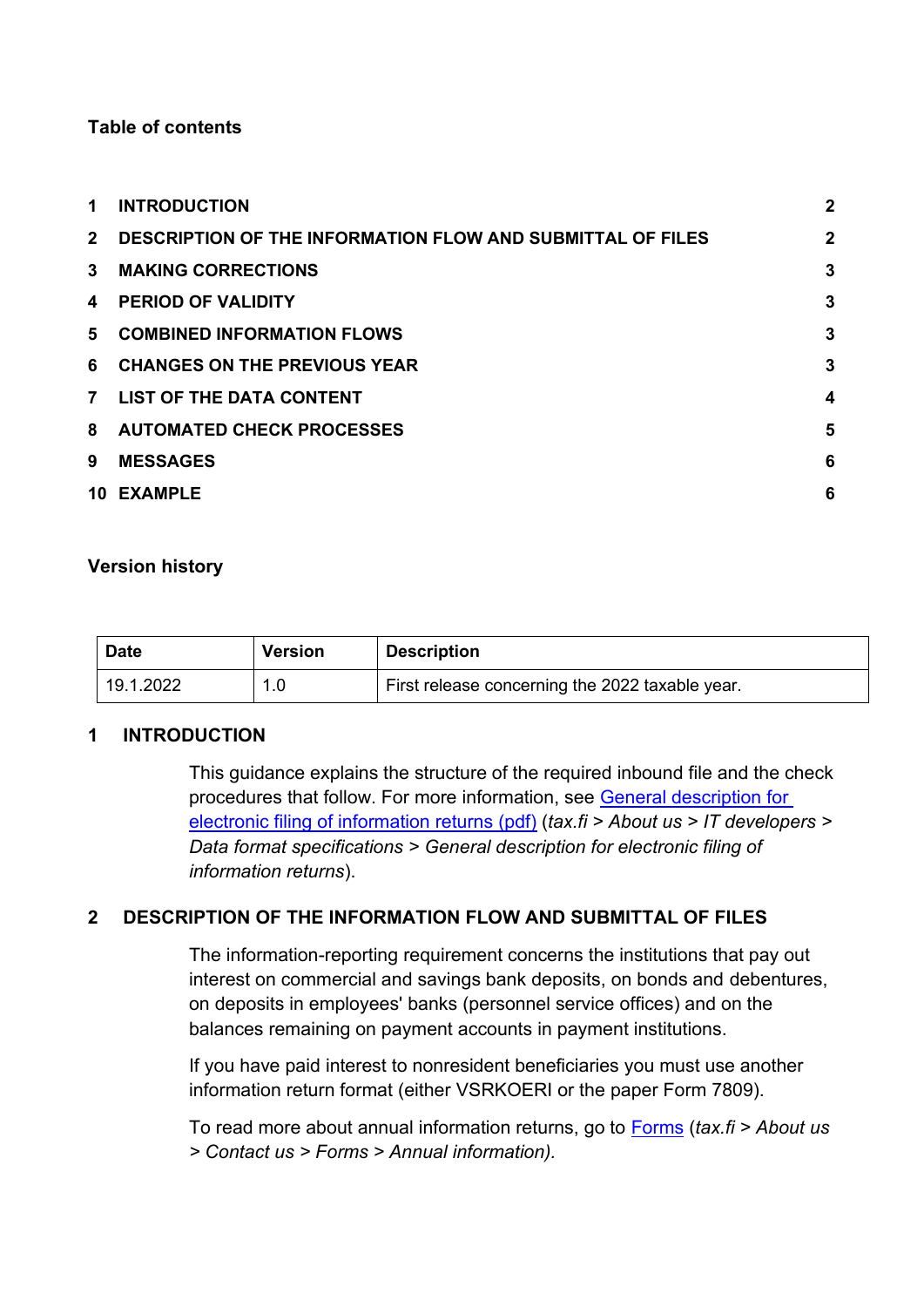The terms and conditions of convertible loans or of clearance accounts do not have to be delivered to the Tax Administration when you have submitted your return electronically.

To check the method of identification required by this information flow, the required role and the place in the flow where authorisations are checked, go to [Methods of sign-in, roles and rights to represent organisations](https://www.ilmoitin.fi/webtamo/sivut/IlmoituslajiRoolit?kieli=en&tv=VSKTVYSL) *[\(Ilmoitin.fi >](https://www.ilmoitin.fi/webtamo/sivut/IlmoituslajiRoolit?kieli=en)  [Instructions and templates > Methods of sign-in, roles\)](https://www.ilmoitin.fi/webtamo/sivut/IlmoituslajiRoolit?kieli=en).*

#### <span id="page-2-0"></span>**3 MAKING CORRECTIONS**

For year-specific instructions for making corrections, go to [Making corrections](https://www.vero.fi/en/About-us/it_developer/data-format-specifications/annual_information_returns__instruction/making-corrections-to-annual-information-returns/)  [to annual information returns](https://www.vero.fi/en/About-us/it_developer/data-format-specifications/annual_information_returns__instruction/making-corrections-to-annual-information-returns/) (*tax.fi > About us > IT developers > Data format specifications > Annual information returns & Instructions > Making corrections to annual information returns*).

#### <span id="page-2-1"></span>**4 PERIOD OF VALIDITY**

This specification sets out the requirements of file formatting that come into force 29 March 2022 and continue to be in force until a new version of this specification is released.

For information about deadlines for filing, see the year-specific schedule on [IT developers](https://www.vero.fi/tietoa-verohallinnosta/kehittaja/) (*vero.fi > Verohallinto > Ohjelmistokehittäjät > Aikataulu vvvv*). The schedule is available in Finnish and Swedish.

#### <span id="page-2-2"></span>**5 COMBINED INFORMATION FLOWS**

You may not send us other flows in the same computer file as the VSKTVYSL flow.

#### <span id="page-2-3"></span>**6 CHANGES ON THE PREVIOUS YEAR**

| <b>Version</b> | Data Name | Data element                      | <b>Description</b>              |
|----------------|-----------|-----------------------------------|---------------------------------|
| 1.0            | 058       | Year of payment                   | Year changed                    |
|                | 041       | Contact person's name             | Data elements have been changed |
|                | 042       | Contact person's telephone number | to mandatory.                   |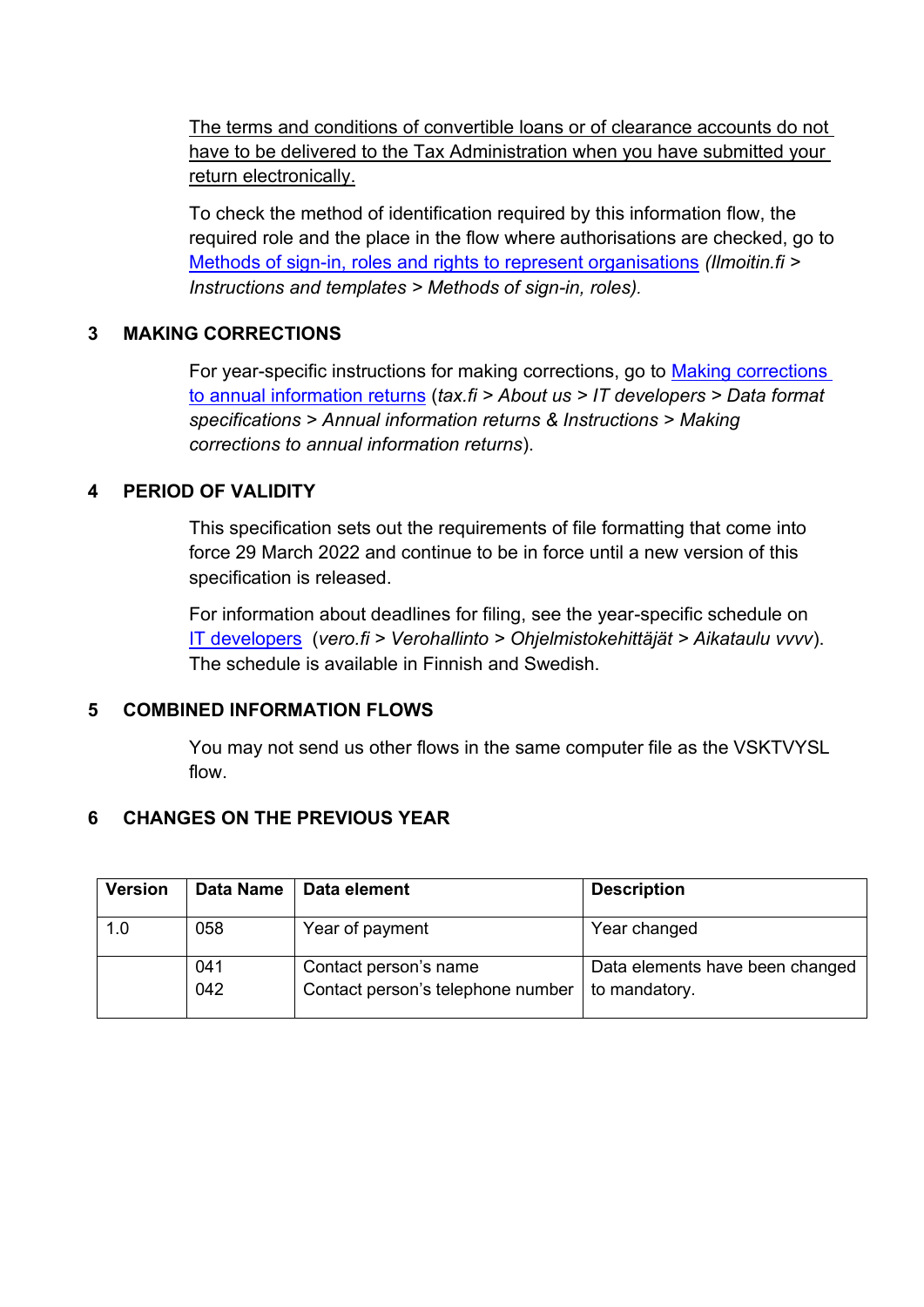## <span id="page-3-0"></span>**7 LIST OF THE DATA CONTENT**

| Cod<br>e | P <br>V      | T        |   | L/T Description                                                                                                                                                                                                                                                                                                                                                                                                                                                                                                             | <b>Format</b>      | <b>Permissibl</b><br>e values |
|----------|--------------|----------|---|-----------------------------------------------------------------------------------------------------------------------------------------------------------------------------------------------------------------------------------------------------------------------------------------------------------------------------------------------------------------------------------------------------------------------------------------------------------------------------------------------------------------------------|--------------------|-------------------------------|
| 000      | $\mathsf{P}$ | Τ        |   | File identifier                                                                                                                                                                                                                                                                                                                                                                                                                                                                                                             | AN <sub>8</sub>    | <b>VSKTVYSL</b>               |
| 082      | V            |          |   | <b>Deletion</b>                                                                                                                                                                                                                                                                                                                                                                                                                                                                                                             | A <sub>1</sub>     | D                             |
| 010      | $\mathsf{P}$ | Τ        |   | Payor's ID                                                                                                                                                                                                                                                                                                                                                                                                                                                                                                                  | <b>YTUNNUS2</b>    |                               |
| 080      | V            | $ET$ $*$ |   | Account operator's Business ID                                                                                                                                                                                                                                                                                                                                                                                                                                                                                              | <b>TIHOYHTEISO</b> |                               |
| 158      | $\vee$       |          | * | Filer's role<br>1= account operator<br>2= securities depository<br>3= other foreign filer of annual information                                                                                                                                                                                                                                                                                                                                                                                                             | N <sub>1</sub>     | 1,2,3                         |
| 067      | V            |          | * | Name of the securities depository where the stock,<br>share or other security had been issued                                                                                                                                                                                                                                                                                                                                                                                                                               | <b>AN70</b>        |                               |
| 068      | $\vee$       | $ET$ $*$ |   | ID code of the securities depository where the stock,<br>share, other security had been issued                                                                                                                                                                                                                                                                                                                                                                                                                              | AN30               |                               |
| 058      | $\mathsf{P}$ | T        |   | Year of payment<br>The year of payment is the calendar year when<br>payment took place                                                                                                                                                                                                                                                                                                                                                                                                                                      | <b>VVVV</b>        | 2022                          |
| 001      | P            |          |   | Start of a partial data set                                                                                                                                                                                                                                                                                                                                                                                                                                                                                                 | N <sub>8</sub>     |                               |
| 802      | $\mathsf{P}$ | Τ        |   | Type of interest<br>8A = Interest on bank deposits (paid to bank account<br>holders by commercial or savings banks accepting<br>deposits from the public-must be reported separately<br>for each banking entity).<br>8B = Interest on bonds and debentures (separately for<br>each issue)<br>8C = Interest on the balances of deposits in employee<br>banks (personnel service offices), of client accounts in<br>payment institutions, and interest paid by the Finnish<br>branch offices of foreign payment institutions. | AN <sub>2</sub>    | 8A, 8B, 8C                    |
| 812      | $\mathsf{P}$ |          |   | Total paid interest                                                                                                                                                                                                                                                                                                                                                                                                                                                                                                         | R <sub>14,1</sub>  |                               |
| 813      | P            |          |   | Total amount of tax at source on interest                                                                                                                                                                                                                                                                                                                                                                                                                                                                                   | R <sub>14,1</sub>  |                               |
| 815      | V            |          |   | The total amount of interest paid to nonresidents                                                                                                                                                                                                                                                                                                                                                                                                                                                                           | R <sub>14,1</sub>  |                               |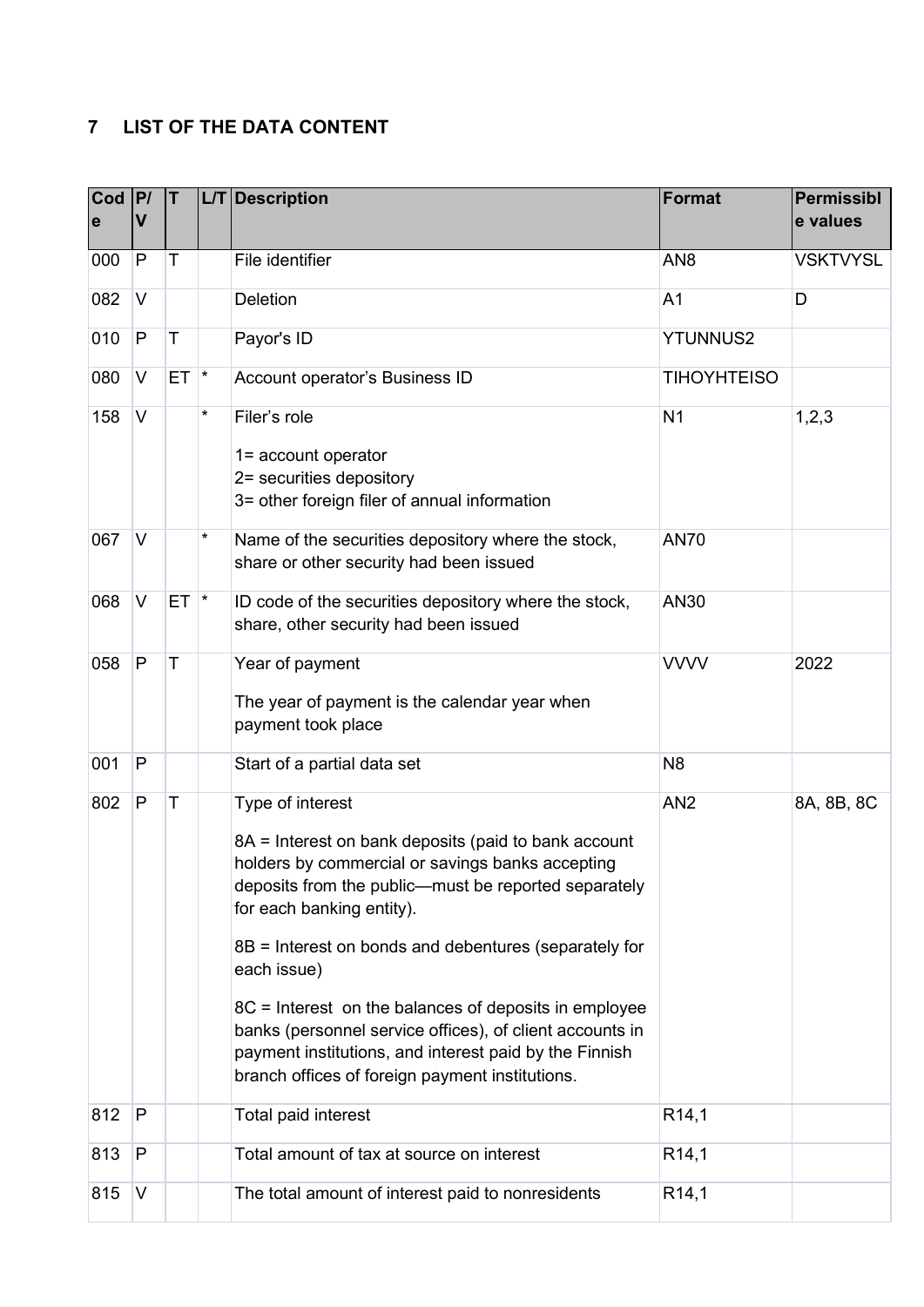| Cod<br>$\mathbf e$ | P/<br>$\overline{\mathsf{V}}$ | T           | L/T Description                                                                                                                                                                                                                                                                                                                              | <b>Format</b>                    | <b>Permissibl</b><br>e values    |
|--------------------|-------------------------------|-------------|----------------------------------------------------------------------------------------------------------------------------------------------------------------------------------------------------------------------------------------------------------------------------------------------------------------------------------------------|----------------------------------|----------------------------------|
|                    |                               |             |                                                                                                                                                                                                                                                                                                                                              |                                  |                                  |
| 816                | $\vee$                        |             | Total of interest paid to residents, fully liable to tax, on                                                                                                                                                                                                                                                                                 | R <sub>14,1</sub>                |                                  |
|                    |                               |             | which no tax was withheld at source                                                                                                                                                                                                                                                                                                          |                                  |                                  |
| 817                | V/<br>$\mathsf{P}$            | $\top$      | The ISIN code of the bond or debenture                                                                                                                                                                                                                                                                                                       | <b>ISINKOODI</b>                 |                                  |
| 818                | V/<br>P                       | $\mathsf T$ | Official name of the bond or debenture                                                                                                                                                                                                                                                                                                       | <b>AN60</b>                      |                                  |
| 805                | P                             |             | Payor category<br>$01$ = Bank accepting deposits from the public<br>02 = Employee bank (personnel service)<br>03 = Finnish branch office of a foreign credit institution<br>$04 =$ State of Finland<br>05 = Domestic payment institution<br>06 = Other issuer of bonds and debentures<br>07 = Finnish branch office of a foreign institution | AN <sub>2</sub>                  | 01, 02, 03,<br>04, 05, 06,<br>07 |
| 009                | $\mathsf{P}$                  |             | End of a partial data set                                                                                                                                                                                                                                                                                                                    | N <sub>8</sub>                   |                                  |
| 041                | P                             |             | Name of contact person                                                                                                                                                                                                                                                                                                                       | AN30                             |                                  |
| 042                | $\mathsf{P}$                  |             | Contact person's telephone                                                                                                                                                                                                                                                                                                                   | PUHELIN2                         |                                  |
| 014                | $\mathsf{P}$                  | T           | Name of the software that produced the file                                                                                                                                                                                                                                                                                                  | $Y -$<br>TUNNUS AN2              |                                  |
| 048                | P                             |             | Software application that produced this file                                                                                                                                                                                                                                                                                                 | <b>AN35</b>                      |                                  |
| 198                | ${\sf P}$                     |             | Software-generated timestamp                                                                                                                                                                                                                                                                                                                 | <b>DDMMYYYY</b><br><b>HHMMSS</b> |                                  |
| 999                | $\mathsf{P}$                  |             | <b>Final identifier</b>                                                                                                                                                                                                                                                                                                                      | N <sub>8</sub>                   |                                  |

### <span id="page-4-0"></span>**8 AUTOMATED CHECK PROCESSES**

| New /   | Code | <b>Description of Calc. Rule / Check</b>                                         |
|---------|------|----------------------------------------------------------------------------------|
| Changed |      |                                                                                  |
|         | 802  | #1288; If the Type of Interest is 8B (802:8B), you must populate either the ISIN |
|         | 817  | (817) or the name (818) of the bond/debenture.                                   |
|         | 818  |                                                                                  |
|         | 817  | The two first characters must be alphabetic of the ISIN (817), bond/debenture    |
|         |      | (characters FI are also allowed).                                                |
|         |      |                                                                                  |
|         |      | #1135; Incorrect ISIN.                                                           |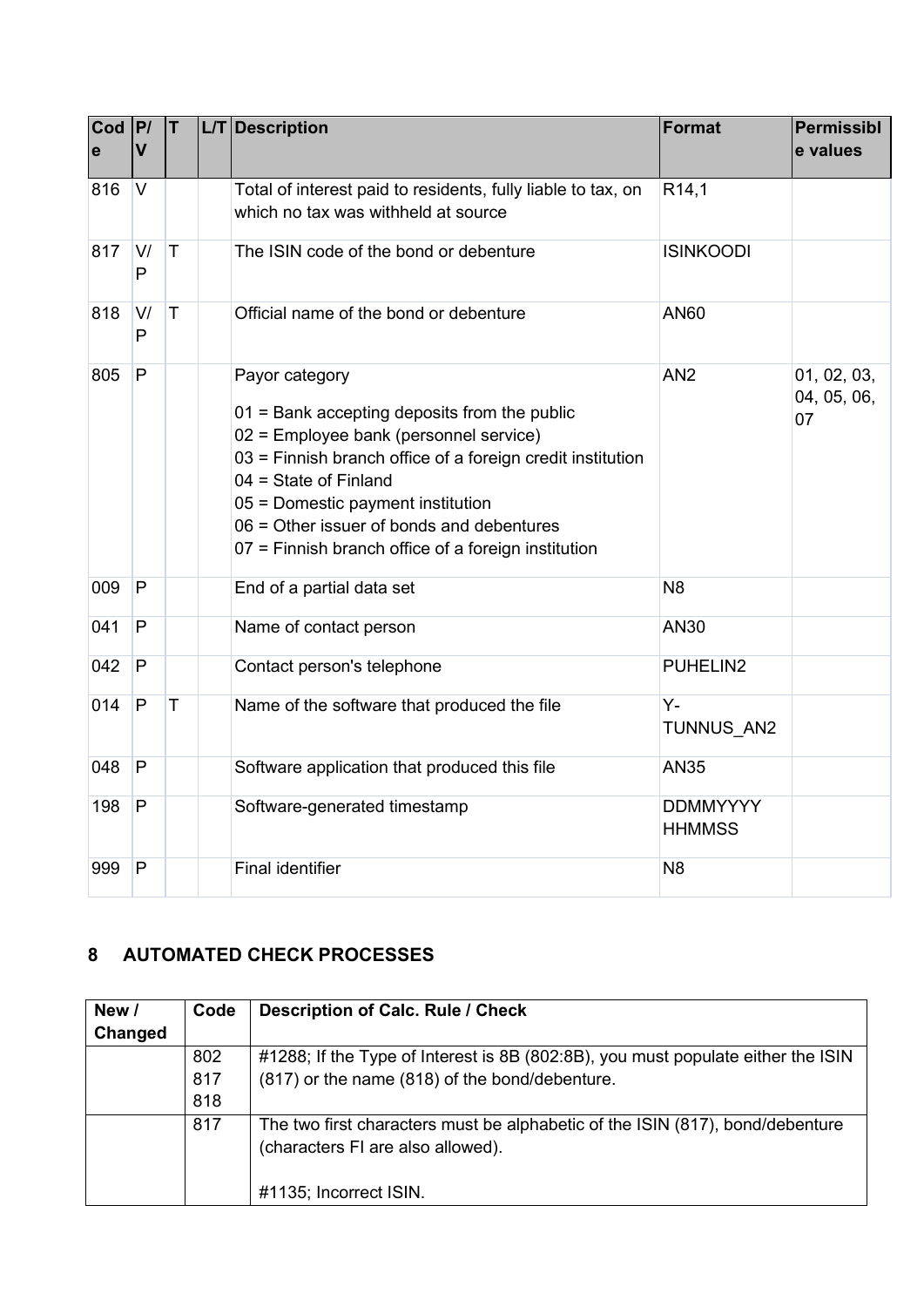| New /   | Code | <b>Description of Calc. Rule / Check</b>                                             |
|---------|------|--------------------------------------------------------------------------------------|
| Changed |      |                                                                                      |
|         | 080, | #1704; If the Business ID of the account operator or other third-party filer that    |
|         | 158  | submits the return (080) is populated, then the value of Filer's role (158) must     |
|         |      | be 1= account operator, $2=$ securities depository, or $3=3=$ other foreign filer of |
|         |      | annual information.                                                                  |
|         | 067, | #1705; If you populated either the Name of the central securities depository         |
|         | 068  | where the share was issued (067) or the ID code of the central securities            |
|         |      | depository where the share was issued (068), you must populate both two              |
|         |      | elements.                                                                            |
|         | 802, | #1731; You can populate Name of the securities depository where the share            |
|         | 067, | was issued (067) and or the ID code of the securities depository where the           |
|         | 068  | share was issued (068) only when Type of interest (802) is 8B                        |

#### <span id="page-5-0"></span>**9 MESSAGES**

Not applicable to this information flow.

#### <span id="page-5-1"></span>**10 EXAMPLE**

This example is created by the Accounting Pro software application (048) and it represents an annual information return on payments of interest governed by the Act on Taxation at source of interest income (VSKTVYSL).

The input for the 2022 payment year (058) contains information for the Payer ID 6612663-4 (010) that relates to three different partial data sets (001:3). First data set (ends with 009:1) contains information on interest (802:8A) interest total being 2000000 euros and 50 cents (812), payor category: "bank accepting deposits from the public (805)".

The second one of the data sets (ends with 009:2) contains information on bonds/debentures (802:8B) with interest total amounting to 100000 euros (812), payor category: "other issuer of bonds and debentures" (805:06).

The third data set (ends with 009:3) contains information on interest paid on bonds/debentures (802:8B), interest total is 80000 euros and 10 cents (812), payor category: "employee bank (personnel service)" (805:02).

The person to contact is Korko Martti (041), and phone number 09123456 (042). This itemization is number 1, which is also the value of the final identifier (999) on the last line.

000:VSKTVYSL 010:6612663-4 058:2022 001:3 802:8A 812:2000000,5 813:400000,2 805:01